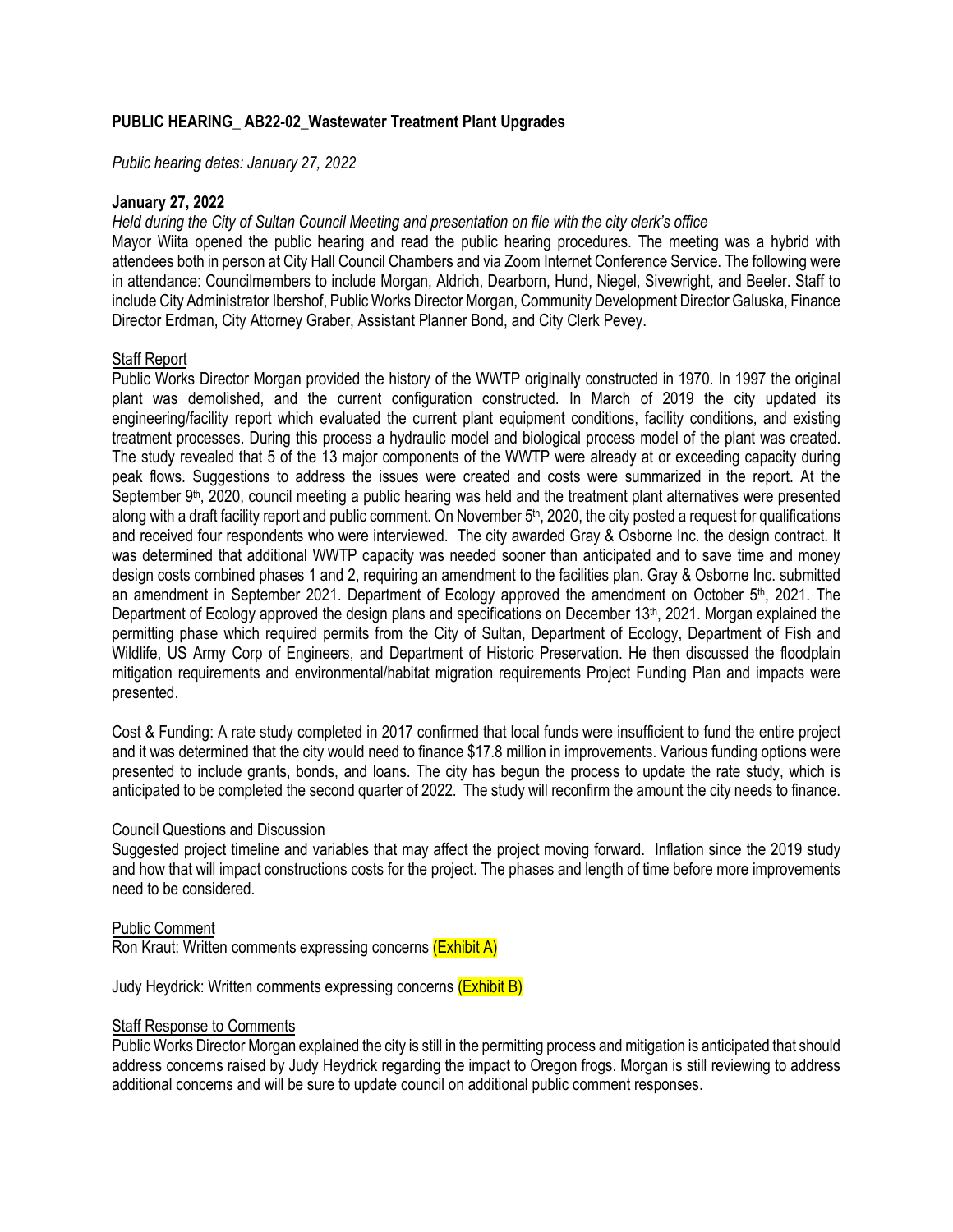# Motion

On a motion by Councilmember Aldrich, seconded by Councilmember Beeler, the public hearing on the WWTP upgrades was closed; Motion passed 7-0.

Russell Wiita, Mayor

Tami J. Pevey, City Clerk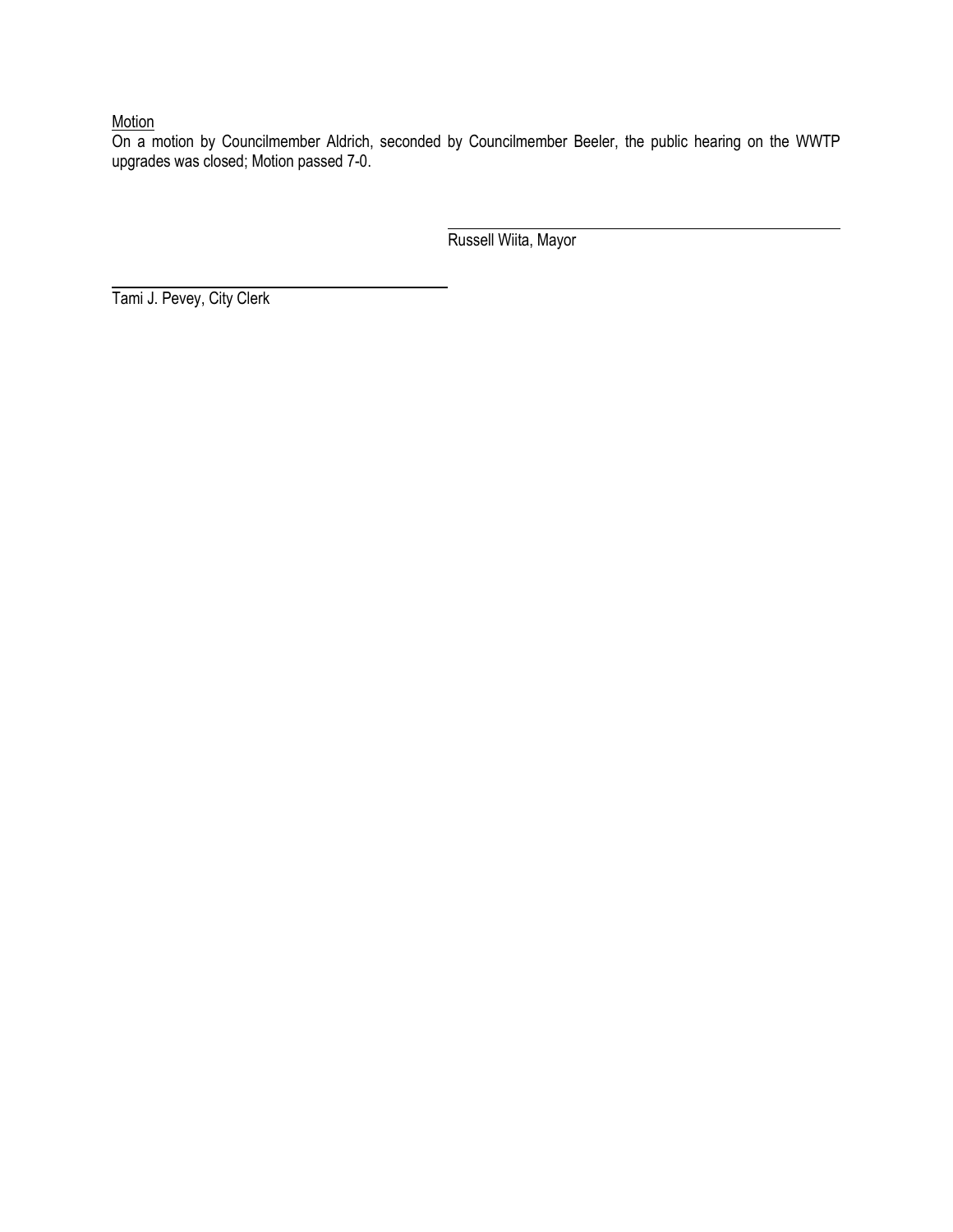# **WRITTEN COMMENTS RECEIVED AND ATTACHED AS REFERENCE**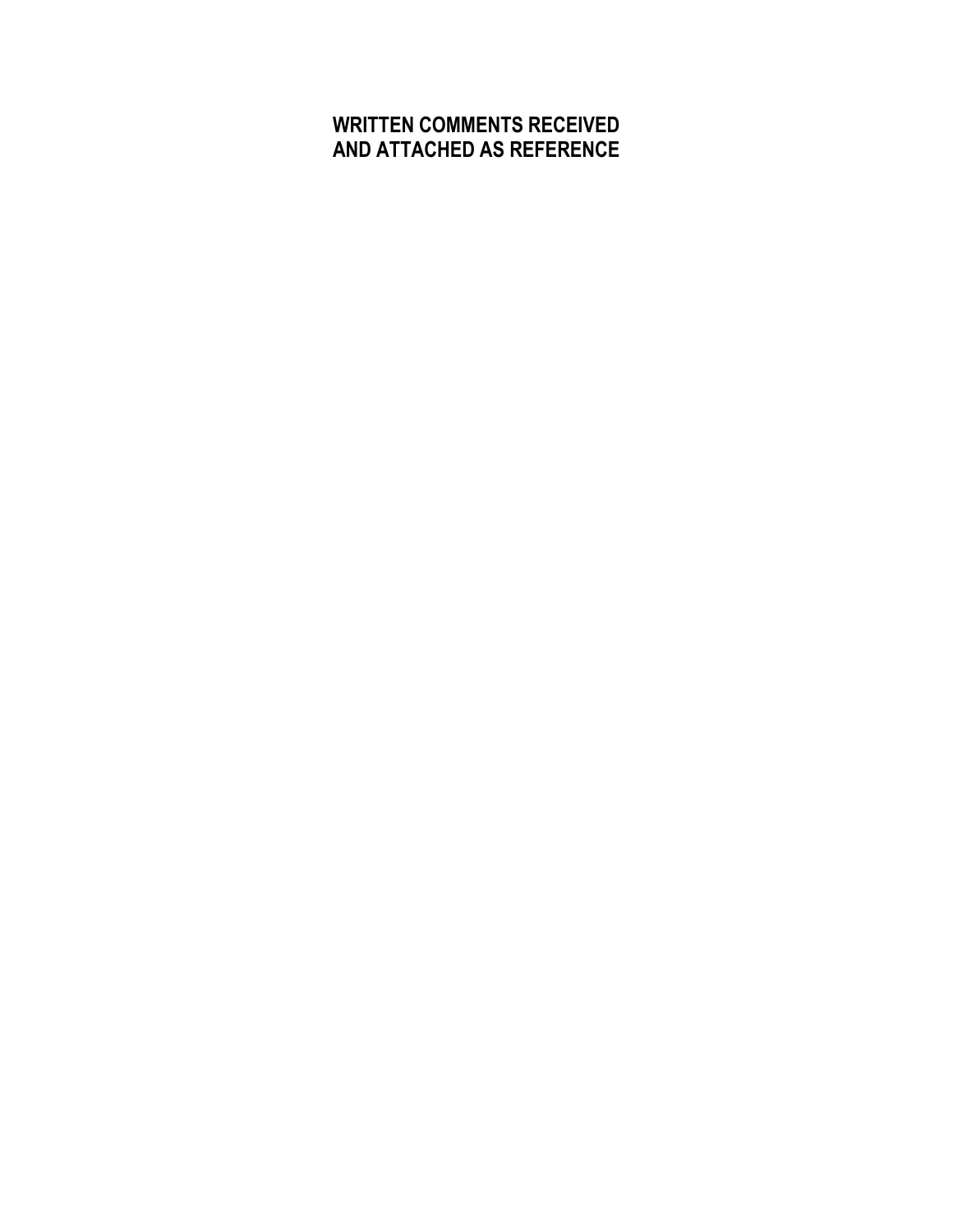| From:<br>To: | cohobanger@aol.com<br>Russell Wiita; Conner Morgan; Stephanie Aldrich; Joe Neigel; Christina Sivewright; Jeffrey Beeler; Cory Dearborn;<br>Joseph Hund, Tami Pevey, Andy Galuska, Nate Morgan |
|--------------|-----------------------------------------------------------------------------------------------------------------------------------------------------------------------------------------------|
| Subject:     | Comments for tonight"s public hearing and council meeting                                                                                                                                     |
| Date:        | Thursday, January 27, 2022 2:25:11 PM                                                                                                                                                         |

CAUTION: This email originated from outside of the organization. Do not click links or open attachments unless you recognize the sender and know the content is safe.

Dear Mayor and City Council,

Regarding tonight's public hearing and council meeting. Please incorporate these comments into the record for both.

### **PUBLIC HEARING WASTEWATER TREATMENT PLANT UPGRADE ALTERNATIVES:**

In November of 2021 the city council chose to adopt **ORDINANCE NO. 1359-21 Capital Facilities Element**. This appears to have resulted in the removal of essential segments from the city's comprehensive plan. Some of the essential segments that were discarded include: "**9.11 Capital Facilities Funding Plan"** which included **"9.11.9 Overall 6-year Capital Improvement Program"** and **"9.12.1 Six Year Capital Improvement Program (CIP) and Financing Plan"**. This decision appears to have left the city and it's citizens without the required statutory tools to finance capital projects.

Now the city is attempting to move forward with the the examination and adoption of an alternative for it's Wastewater Treatment Plant upgrades; after apparently jettisoning the the very planning tool required to make that decision possible. The city has created what appears to be a procedural impossibility with which to fund capital projects.

Attempting to move forward with such a proposal, lacking a capital facilities element which includes provisions for implementation would be an exercise in futility.

### **US 2 Corridor Study with Transportation Solutions Inc. (TSI)**

Regarding section 8. EAST-WEST CONNECTOR:

Page 35 of 37 states:

*"8. EAST-WEST CONNECTOR The City of Sultan has identified plans to construct a new east-west roadway to the north of US 2 which would connect the developing Sultan Basin area with the historic* downtown area to the west. The 2020 "East-West Corridor Alternatives Traffic Analysis" evaluated four *possible alignments for this future connector, and the 2020 Sultan Transportation Impact Fee Rate Study project list includes two of the identified connector alignments."*

Please be aware that the referenced 2020 "East-West Corridor Alternatives Traffic Analysis" was an analysis of possible connector road alignments not contemplated in any element of the city's adopted comprehensive plan at the time it was performed. Therefore the analysis is not based on best available science. Best available science was utilized to evaluate legitimate connector alternatives incorporated in the city's adopted comprehensive plan. For unexplained reasons, the 2020 study ignored those connector alternatives and instead analyzed connector routes not approved by the city council when they adopted the relevant portions of the city comprehensive plan.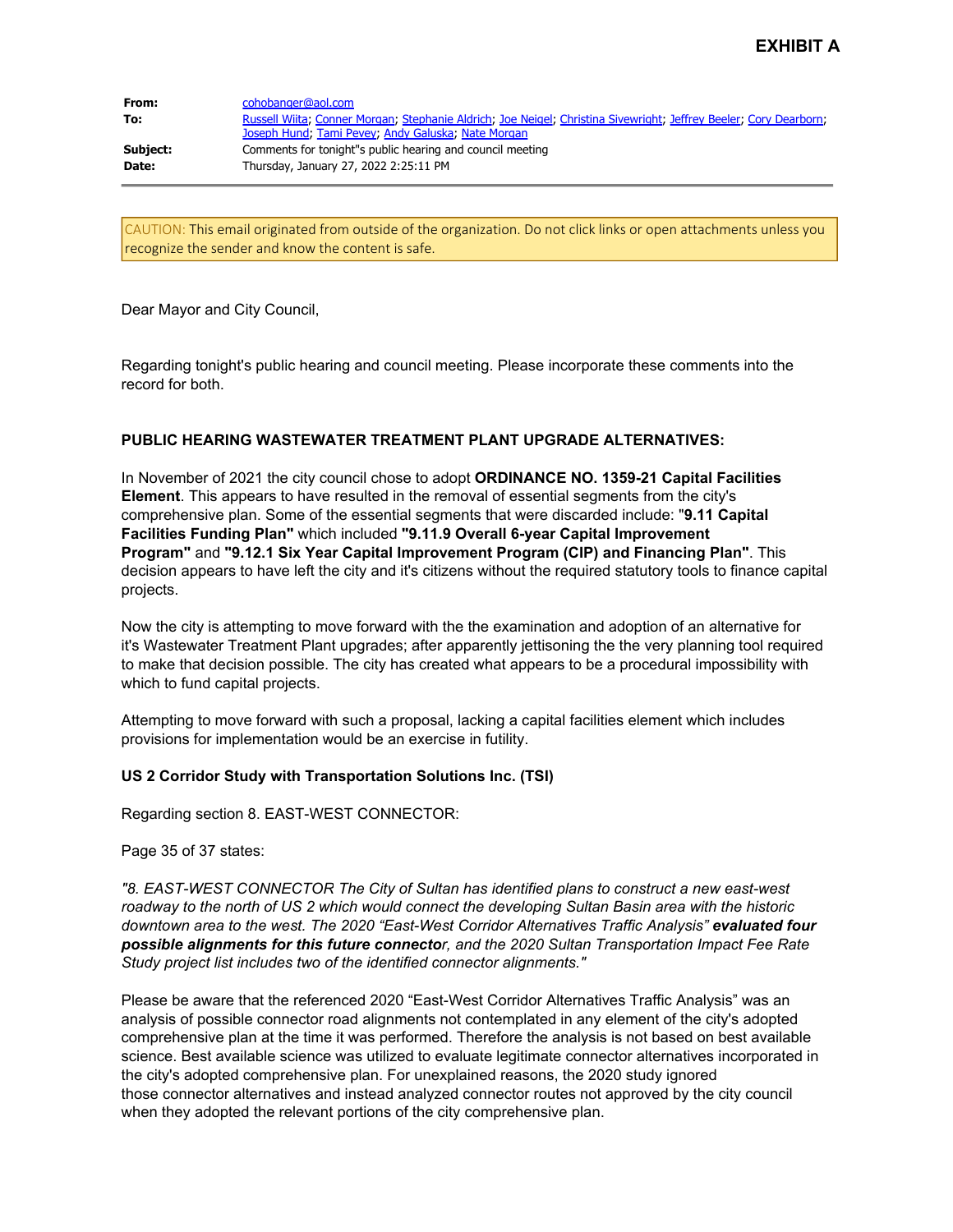### **Agenda Bill No. 22-13 SUBJECT Water and Sewer Design Standard Update Contract:**

The adoption of **ORDINANCE NO. 1359-21** Capital Facilities Element, resulted in the removal of **"9.11 Capital Facilities Funding Plan"** which included **"9.11.9 Overall 6-year Capital Improvement Program"** and **"9.12.1 Six Year Capital Improvement Program (CIP) and Financing Plan"** from the adopted comprehensive plan.

Prior to the adoption of that ordinance, the city had tools to analyze the funding of this proposal (see discarded chapter **"9.11 Capital Facilities Funding Plan" and "Table 9-22 Sewer System Capital Projects over 20-year Planning Horizon"** from previous capital facilities element).

Unfortunately the statutory guidance once provided by that chapter is now gone. Now, with the newly adopted capital facilities element, the city appears to have left it's citizens with what appears to be an infinite procedural mine field with regard to planning and funding capital projects.

### **The newly adopted Capital facilities Element creates further confusion:**

*"The GSP is adopted by reference and may be used to enhance understanding of the wastewater system. This section summarizes the inventory section of the GSP."*

I can't find this document anywhere in the city web site. To my knowledge, the document is not hyperlinked either. Please provide information regarding where the "GSP" may be viewed.

### **Summary and suggestion:**

Unfortunately the newly updated capital facilities element is incomplete, convoluted and confusing. It appears that the document makes analysis and funding capital projects impossible.

Here is a recently adopted Capital Improvement Plan approved by the City of Burlington. Please take the time to review it and compare it to the capital planning documents adopted by the City of Sultan: http://council.burlingtonwa.gov/agendas/2019/04-25-19/1.pdf

### **The following are the sources used as the basis for my comments:**

Agenda: https://ci.sultan.wa.us/AgendaCenter/ViewFile/Agenda/\_01272022-341

PUBLIC HEARING WASTEWATER TREATMENT PLANT UPGRADE: https://ci.sultan.wa.us/AgendaCenter/ViewFile/Agenda/\_01272022-340

November of 2021 **ORDINANCE NO. 1359-21 Capital Facilities Element:** https://www.ci.sultan.wa.us/DocumentCenter/View/5724/Ordinance-1359-21\_Comprehensive-Plan--- Chapter-9-Update-PDF

2011 Comprehensive Plan with previous Capital Facilities Element: https://www.ci.sultan.wa.us/DocumentCenter/View/5448/Sultan-Comprehensive-Plan-2011-15-pdf?bidId=

East-West Corridor Alternatives Analysis Email document to Andy Galuska January 30, 2020 Page 5 of 8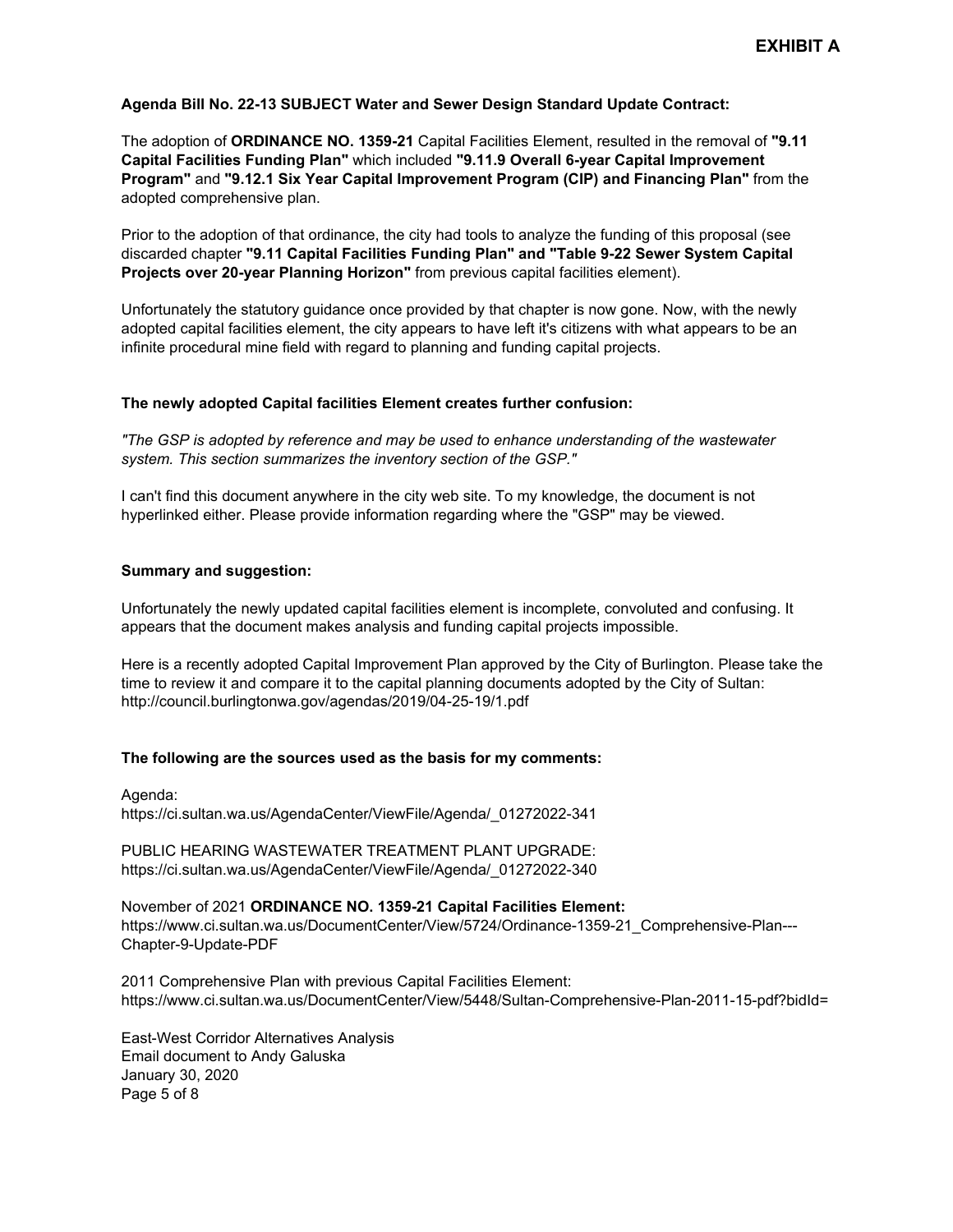**EXHIBIT A**

Sincerely,

Ron Kraut